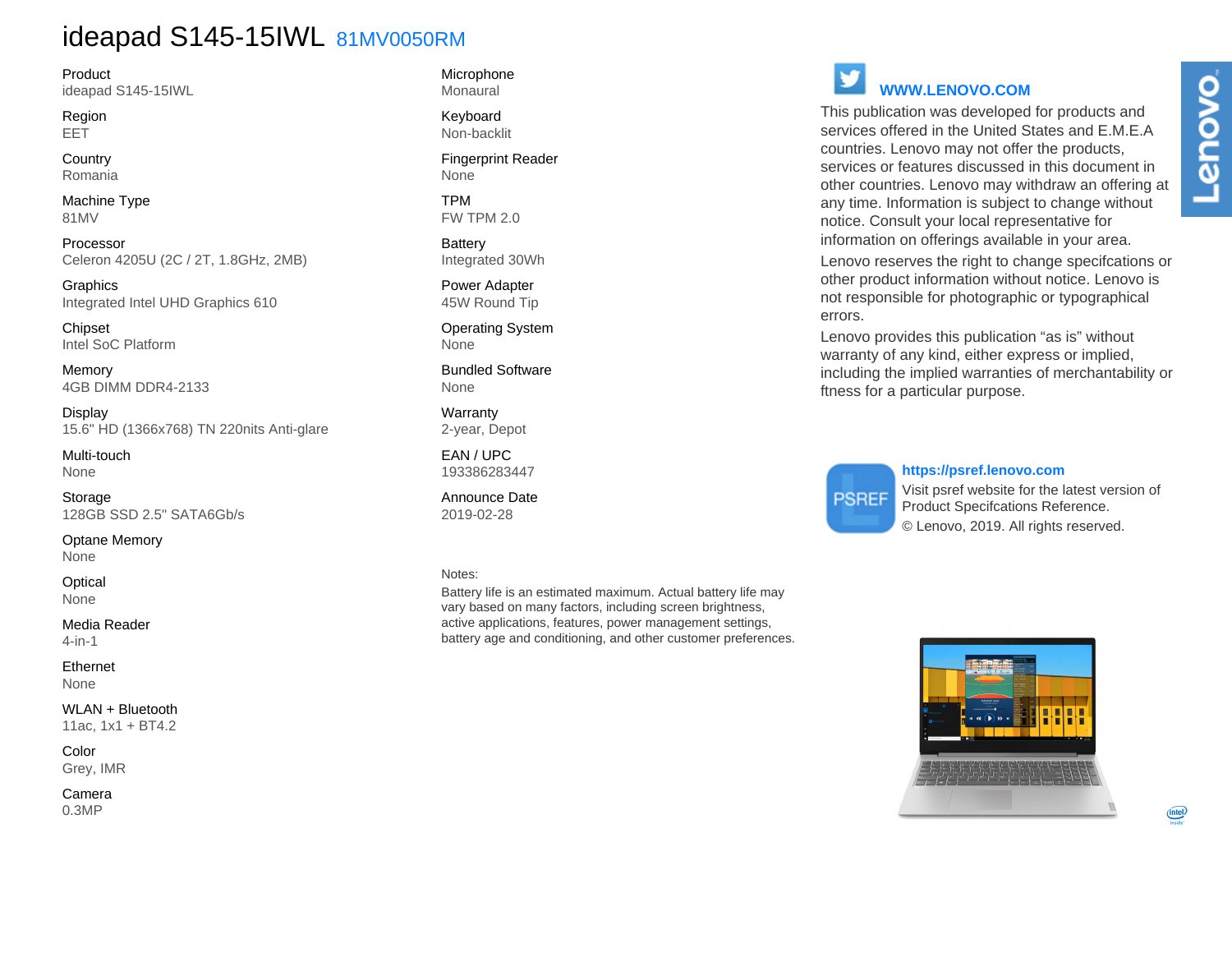## **ideapad S145-15IWL Platform Specifications** *Product Specifications Reference (PSREF)*

| Processor                             | Intel <sup>®</sup> Celeron® Processor, Intel Pentium® Processor or<br>8th Generation Intel Core™ i3 / i5 / i7 Processor                                                                                                                                                                                         |                |                     |                                                  |                    |                   |                    |                           | Media reader<br>Ports                                       | 4-in-1 media reader (MMC, SD, SDHC, SDXC)<br>One USB 2.0, two USB 3.1 Gen 1, 4-in-1 media reader (MMC, SD, SDHC, SDXC),                                                                                                                                                                                               |  |
|---------------------------------------|-----------------------------------------------------------------------------------------------------------------------------------------------------------------------------------------------------------------------------------------------------------------------------------------------------------------|----------------|---------------------|--------------------------------------------------|--------------------|-------------------|--------------------|---------------------------|-------------------------------------------------------------|-----------------------------------------------------------------------------------------------------------------------------------------------------------------------------------------------------------------------------------------------------------------------------------------------------------------------|--|
|                                       | Processor<br>Number                                                                                                                                                                                                                                                                                             | # of           | # of                | <b>Base</b><br>Cores Threads Frequency Frequency | Max Turbo          |                   | Cache Memory Types | Processor<br>Graphics     |                                                             | HDMI 1.4b, AC power adapter jack, headphone / microphone combo jack<br>* Depending on many factors, actual data transfer speed may be lower than theoretical speed                                                                                                                                                    |  |
|                                       | Celeron 4205U                                                                                                                                                                                                                                                                                                   |                | $\overline{2}$<br>4 | $1.8$ GHz                                        |                    |                   | DDR4-2133          | Intel UHD<br>Graphics 610 | <b>Dimensions</b><br>Weight<br>Case color<br>Case material  | WxDxH: 14.26" x 9.9" x 0.78"; 362.2mm x 251.5mm x 19.9mm<br>4.1 lb / 1.85 kg<br>Black IMR, black texture, abyss blue IMR, dark orchid IMR or grey IMR<br>PC/ABS plastic<br>0.3MP, fixed focus, integrated monaural microphone<br>HD Audio, Dolby Audio <sup>®</sup> , stereo speakers, 1.5W x 2, monaural microphone, |  |
|                                       | Pentium Gold<br>5405U                                                                                                                                                                                                                                                                                           | 2              |                     | $2.3$ GHz                                        |                    | 2MB               |                    |                           |                                                             |                                                                                                                                                                                                                                                                                                                       |  |
|                                       | i3-8145U                                                                                                                                                                                                                                                                                                        | $\overline{4}$ | 8                   | 2.1 GHz                                          | 3.9 GHz            | 4MB<br>6MB<br>8MB | DDR4-2400          | Intel UHD<br>Graphics 620 | Camera<br>Audio support                                     |                                                                                                                                                                                                                                                                                                                       |  |
|                                       | i5-8265U<br>i7-8565U                                                                                                                                                                                                                                                                                            |                |                     | 1.6 GHz<br>$1.8$ GHz                             | 3.9 GHz<br>4.6 GHz |                   |                    |                           |                                                             |                                                                                                                                                                                                                                                                                                                       |  |
|                                       |                                                                                                                                                                                                                                                                                                                 |                |                     |                                                  |                    |                   |                    |                           |                                                             | headphone / microphone combo jack                                                                                                                                                                                                                                                                                     |  |
| Graphics                              | Intel UHD Graphics 610 or 620 in processor only, or<br>Intel UHD Graphics 620 in processor and<br>NVIDIA® GeForce® MX 110 (2GB GDDR5 memory);                                                                                                                                                                   |                |                     |                                                  |                    |                   |                    |                           | Keyboard<br>Touchpad                                        | 6-row, multimedia Fn keys, numeric keypad<br>Buttonless mylar surface multi-touch touchpad                                                                                                                                                                                                                            |  |
|                                       | supports external digital monitor via HDMI;<br>supports dual independent display;<br>4096x2160@24Hz (HDMI)<br>Max resolution:                                                                                                                                                                                   |                |                     |                                                  |                    |                   |                    |                           | Security<br>Security chip<br><b>Fingerprint reader None</b> | Power-on password, hard disk password, supervisor password<br>Firmware TPM 2.0 integrated in chipset                                                                                                                                                                                                                  |  |
| Chipset<br>Memory                     | Intel SoC (System on Chip) platform<br>12GB max offering / 2133MHz DDR4 (Celeron or Pentium model) or<br>2400MHz DDR4 (Core i3 / i5 / i7 model),                                                                                                                                                                |                |                     |                                                  |                    |                   |                    |                           | Battery<br>Max battery life                                 | Integrated Li-ion 30Wh or 35Wh battery<br>$MobileMark^{\circ}2014$ : 5.5 hr (30Wh) or 6 hr (35Wh)<br>* Battery life varies significantly with settings, usage, & other factors                                                                                                                                        |  |
|                                       | optional 4GB memory soldered to systemboard, one DDR4 SO-DIMM socket                                                                                                                                                                                                                                            |                |                     |                                                  |                    |                   |                    |                           | AC adapter                                                  | 45W or 65W round tip AC adapter                                                                                                                                                                                                                                                                                       |  |
| Display                               | One of the following, configurable by model:<br>$\bullet$ 15.6" (396mm) HD (1366x768), anti-glare, LED backlight,                                                                                                                                                                                               |                |                     |                                                  |                    |                   |                    |                           | Preload                                                     | Preloaded operating system<br>$\bullet$ Windows <sup>®</sup> 10 Home 64                                                                                                                                                                                                                                               |  |
|                                       | 220 nits, 16:9 aspect ratio<br>• 15.6" (396mm) FHD (1920x1080), anti-glare, LED backlight,<br>220 nits, 16:9 aspect ratio<br>None                                                                                                                                                                               |                |                     |                                                  |                    |                   |                    |                           |                                                             | • Windows 10 Home S                                                                                                                                                                                                                                                                                                   |  |
|                                       |                                                                                                                                                                                                                                                                                                                 |                |                     |                                                  |                    |                   |                    |                           |                                                             | • Windows 10 Pro 64<br>Preloaded applications (only some listed)                                                                                                                                                                                                                                                      |  |
| Multi-touch                           |                                                                                                                                                                                                                                                                                                                 |                |                     |                                                  |                    |                   |                    |                           |                                                             | • Microsoft Office Trial (with 30-day license)                                                                                                                                                                                                                                                                        |  |
| Storage                               | Up to 2 drives (one HDD and one SATA SSD or M.2 SSD):<br>• HDD / SATA 6.0Gb/s, 2.5" wide, 7mm high, 5400rpm                                                                                                                                                                                                     |                |                     |                                                  |                    |                   |                    |                           |                                                             | • Microsoft Office 365 (with 1-year license)                                                                                                                                                                                                                                                                          |  |
|                                       |                                                                                                                                                                                                                                                                                                                 |                |                     |                                                  |                    |                   |                    |                           | Limited warranty                                            | One of the following, configurable by model:                                                                                                                                                                                                                                                                          |  |
|                                       | • SSD / SATA 6.0Gb/s, 2.5" wide, 7mm high (e.g. xxxGB SSD)<br>$\bullet$ M.2 SSD / PCIe NVMe, PCIe 3.0 x 2, 16Gb/s<br>(e.g. xxxGB SSD M.2 PCIe NVMe)<br>$\bullet$ M.2 SSD / SATA 6.0Gb/s (e.g. xxxGB SSD M.2)<br>• Intel Optane <sup>™</sup> Memory H10 with Solid State Storage, M.2 2280,<br>PCIe NVMe 3.0 x 4 |                |                     |                                                  |                    |                   |                    |                           |                                                             | • 1-year mail-in repair service<br>• 1-year depot repair service                                                                                                                                                                                                                                                      |  |
|                                       |                                                                                                                                                                                                                                                                                                                 |                |                     |                                                  |                    |                   |                    |                           |                                                             | • 2-year/1-yr battery depot repair service                                                                                                                                                                                                                                                                            |  |
|                                       |                                                                                                                                                                                                                                                                                                                 |                |                     |                                                  |                    |                   |                    |                           | Environment                                                 | ENERGY STAR® 7.0; ErP lot3; RoHS-compliant                                                                                                                                                                                                                                                                            |  |
| <b>Optane Memory</b><br>Optical       | Optional 16GB Intel Optane™ Memory, PCIe NVMe, PCIe 3.0 x 2, 16Gb/s, M.2<br>None                                                                                                                                                                                                                                |                |                     |                                                  |                    |                   |                    |                           |                                                             |                                                                                                                                                                                                                                                                                                                       |  |
| Ethernet                              | None                                                                                                                                                                                                                                                                                                            |                |                     |                                                  |                    |                   |                    |                           |                                                             |                                                                                                                                                                                                                                                                                                                       |  |
| <b>WLAN</b><br>Bluetooth <sup>™</sup> | 802.11ac 1x1 Wi-Fi + Bluetooth 4.2, M.2 Card<br>Bluetooth 4.2 wireless, integrated in Wi-Fi + Bluetooth combo adapter                                                                                                                                                                                           |                |                     |                                                  |                    |                   |                    |                           |                                                             |                                                                                                                                                                                                                                                                                                                       |  |

Note: The specifications above may not be available in all regions.

Lenovo<br>July 2019